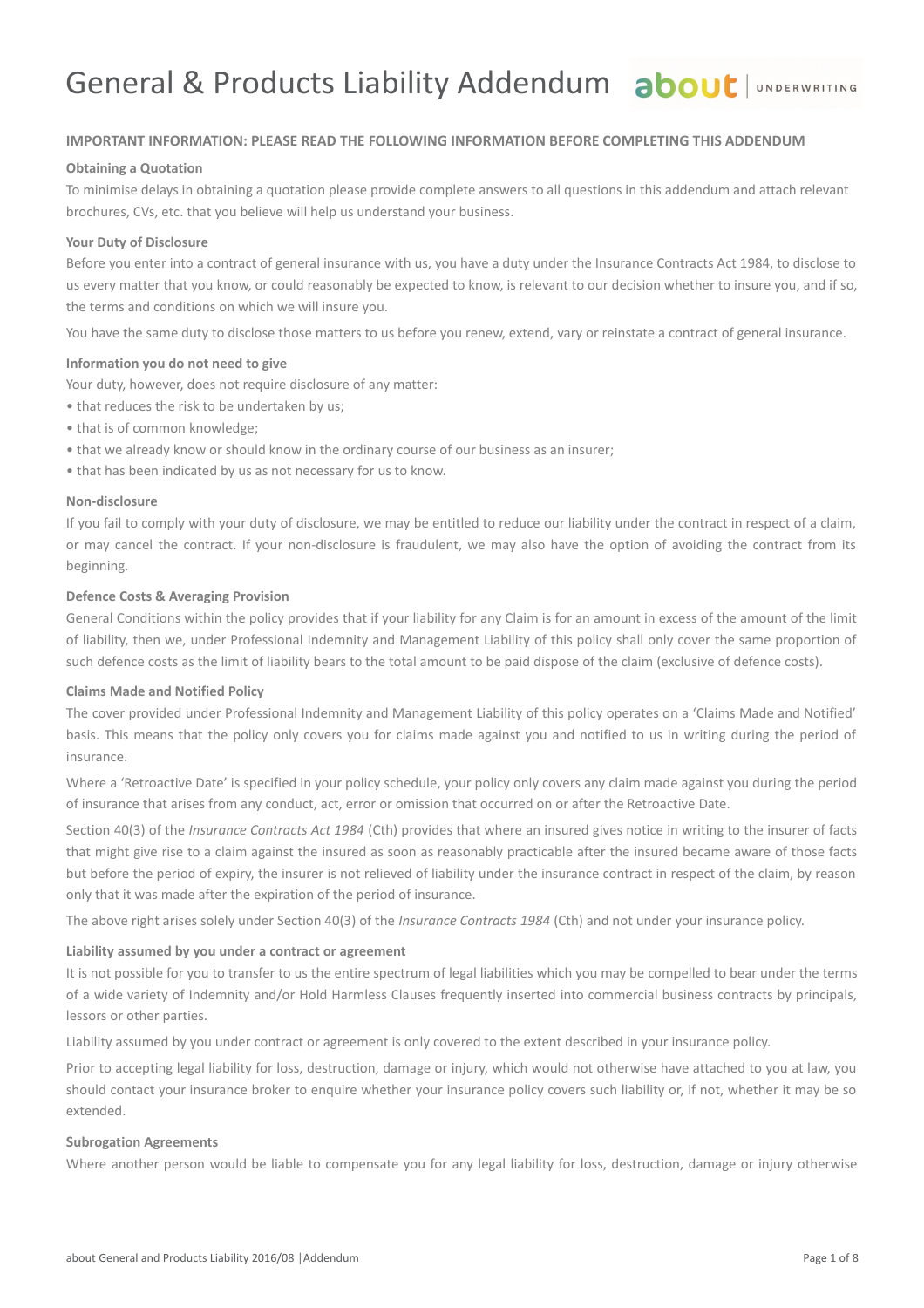covered by this insurance, but you have agreed with that person either before or after the loss, destruction, damage or injury occurred that you would not seek to recover any monies from that person, we will not cover you under this insurance for such legal liability for loss, destruction, damage or injury.

about JUNDERWRITING

#### **Privacy**

About Underwriting value the privacy of your personal information and we will ensure the handling of your personal information is dealt with in accordance with the *Privacy Act 1988* (Cth) (the Act) and the relevant Australian Privacy Principals. Our full privacy policy can be accessed at **aboutunderwriting.com.au** 

When we provide insurance products and/or services, we ask you for the personal information we need to assess applications for insurance policies, to administer and manage insurance policies and to investigate and handle claims. This can include a broad range of information ranging from your name, date of birth, address and contact details to other information about your personal affairs including your profession, financial affairs including financial statements, any criminal convictions or claims.

We may need to disclose personal information that you provide us to contractors, coinsureds, insurers and underwriters (who may be located overseas), lawyers, claims adjusters and others engaged by About Underwriting to enable them to administer policies or handle claims. Regardless of the information shared, we will take all reasonable steps to ensure that the above parties protect your information in the same way that we do.

Our Privacy Policy shown in the above link contains information about how you can access the information we hold about you, ask us to correct it, or make a privacy related complaint. You can obtain a copy from our Privacy Officer by emailing to [privacy@aboutunderwriting.com.au](mailto:privacy@aboutunderwriting.com.au)

#### **Consent**

By visiting any of our websites, online quotation systems, applying for, renewing or using any of our products or services you agree to your information being collected, held, used and disclosed as set out in our Privacy Policy.

#### **Complaints or Disputes**

If you wish to make a complaint about our products or services, or a Privacy breach, you can contact us at [complaints@aboutunderwriting.com.au](mailto:complaints@aboutunderwriting.com.au) or [privacy@aboutunderwriting.com.au](mailto:privacy@aboutunderwriting.com.au) Please refer to our complaints & disputes process detailed at [aboutunderwriting.com.au](http://www.aboutunderwriting.com.au/)

If this does not resolve the matter or you are not satisfied with the way a complaint has been dealt with, you should contact:

Lloyd's Underwriters' General Representative in Australia Level 9, 1 O'Connell St Sydney NSW 2000 Telephone Number: (02) 8298 0783 Email: [idraustralia@lloyds.com](mailto:idraustralia@lloyds.com)

who will refer your dispute to the Complaints team at Lloyd's.

Complaints that cannot be resolved may be escalated to an independent dispute resolution body; Financial Ombudsman Services Limited (FOS). This external dispute resolution body has the ability to make decisions of which About Underwriting are obliged to comply.

Contact details are:

**Financial Ombudsman Services Limited Phone: 1800 367 287 Email:** [info@fos.org.au](mailto:info@fos.org.au) **Internet:** [http://www.fos.org.au](http://www.fos.org.au/) **GPO Box 3, Melbourne, VIC 3001**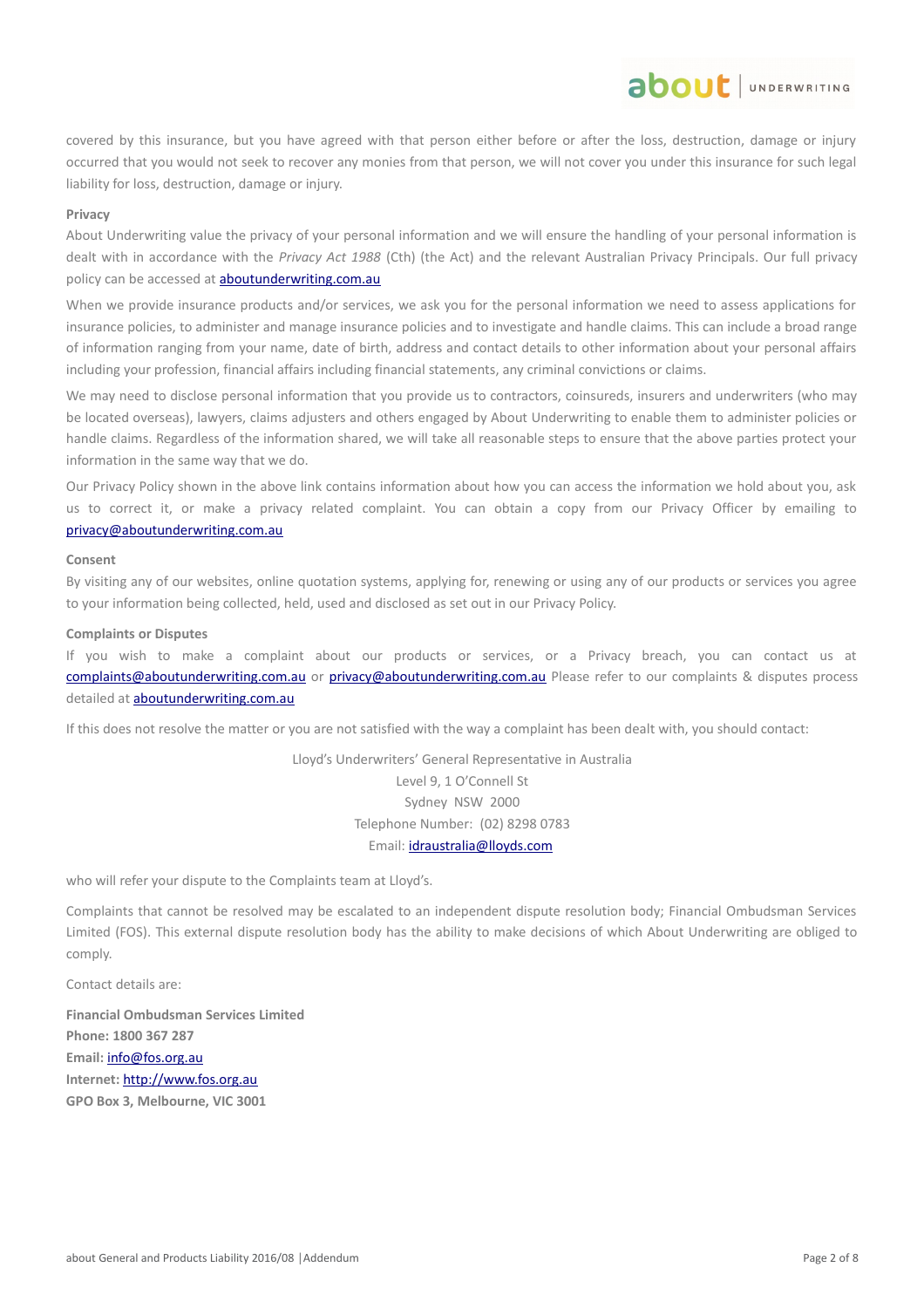

# **General and Products Liability Addendum**

This Addendum is for General and Products Liability as part of the about package policies.

"You/your" in this Addendum means the "Named Insured".

| <b>About you</b>                                          |                                                              |                              |
|-----------------------------------------------------------|--------------------------------------------------------------|------------------------------|
| 1. Named insured(s):                                      |                                                              |                              |
|                                                           |                                                              |                              |
|                                                           |                                                              |                              |
|                                                           |                                                              |                              |
| <b>About the business</b>                                 |                                                              |                              |
|                                                           |                                                              |                              |
| 2. Please provide a detailed description of the Business: |                                                              |                              |
|                                                           |                                                              |                              |
|                                                           |                                                              |                              |
|                                                           | Please attach any relevant brochures or other documentation. |                              |
| 3. Turnover:                                              |                                                              |                              |
| Past financial year:                                      | Current financial year:                                      | Next financial year:         |
| \$                                                        | \$                                                           | $\boldsymbol{\mathsf{\$}}$   |
|                                                           |                                                              |                              |
| 4. Wages:                                                 |                                                              |                              |
| Past financial year:<br>\$                                | Current financial year:<br>\$                                | Next financial year:<br>$\,$ |
|                                                           |                                                              |                              |

5. Please state the percentage of turnover earned in the past financial year for the following categories:

| <b>Areas of Work:</b>                     | <b>Percentage Turnover Breakdown</b> |       |
|-------------------------------------------|--------------------------------------|-------|
| Aerial Installation                       |                                      |       |
| Airside                                   |                                      |       |
| Bridges and tunnels in excess of 8 metres |                                      |       |
| Contaminated site clean-up                |                                      | cont. |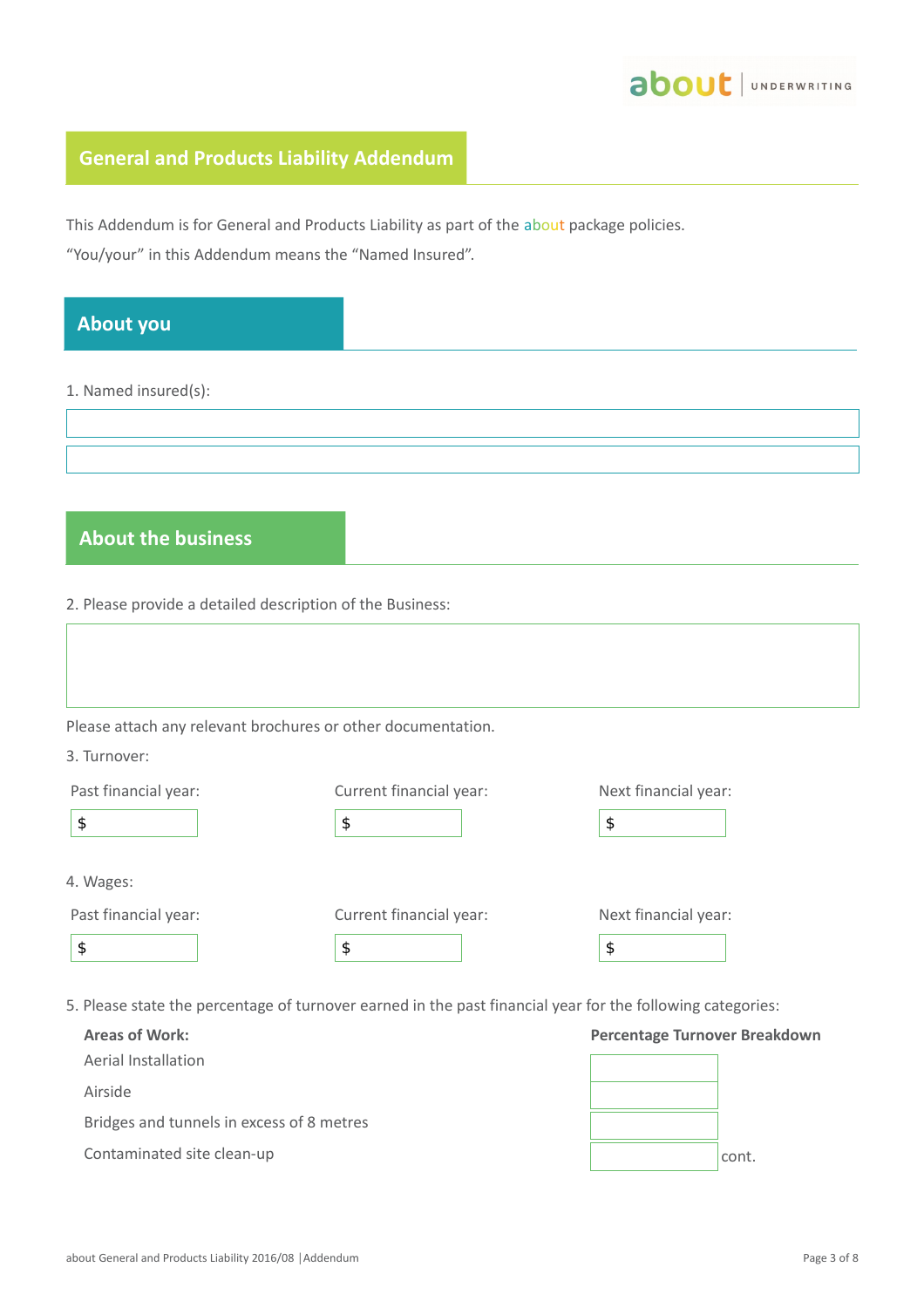# about | UNDERWRITING

| Cranes                                                                   |      |
|--------------------------------------------------------------------------|------|
| Dams                                                                     |      |
| Demolition                                                               |      |
| Explosives                                                               |      |
| Foundations and underpinning (excluding investigations for foundations)  |      |
| Harbours and jetties                                                     |      |
| Hazardous chemical substances                                            |      |
| Heat work - away                                                         |      |
| Heating, ventilation, air conditioning, hydraulics and plumbing          |      |
| High rise buildings (over 3 floors)                                      |      |
| Marine surveys                                                           |      |
| Mechanical plant and bulk handling equipment including silos             |      |
| Mining                                                                   |      |
| Noise pollution and/or acoustic monitoring                               |      |
| Nuclear energy projects                                                  |      |
| Offshore work                                                            |      |
| Oil and gas pipelines                                                    |      |
| On-hired labour                                                          |      |
| Petrochemicals, refineries, fertilisers, ammonia urea plants             |      |
| Plant hire                                                               |      |
| Power lines                                                              |      |
| Rail/railway related                                                     |      |
| <b>Scaffolding</b>                                                       |      |
| Sewerage or water systems                                                |      |
| Soil testing and foundation investigations (incl. control of earthworks) |      |
| Structures at fairs, shows and exhibitions                               |      |
| Underground storage facilities                                           |      |
| Underground work                                                         |      |
| Vegetation management for power lines                                    |      |
| Waste disposal, treatment or management                                  |      |
| Other - please specify:                                                  |      |
| <b>Total</b>                                                             | 100% |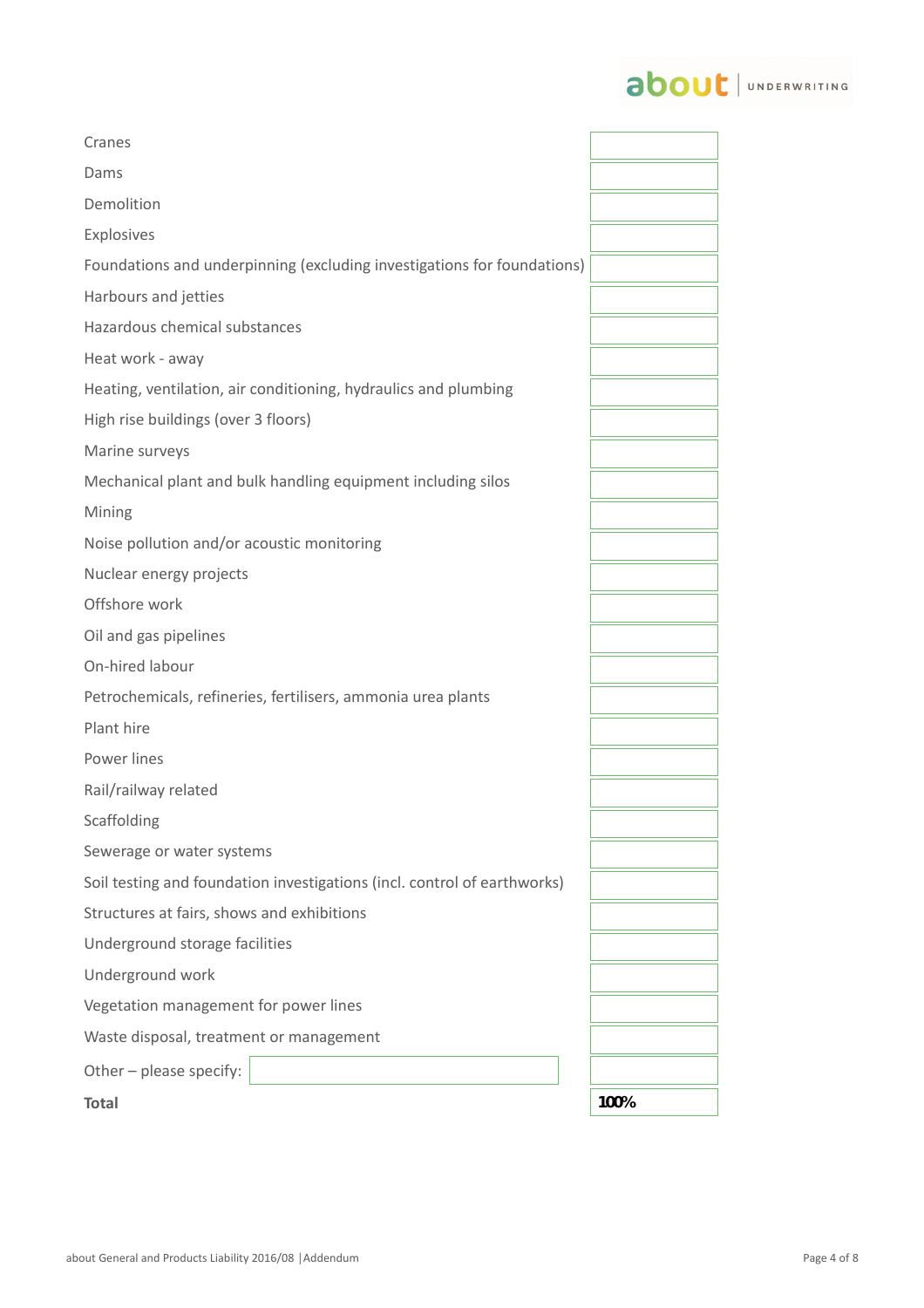# **about** JUNDERWRITING

| 6. | Do you perform any hands-on / manual type work?                                                               | Yes | No        |
|----|---------------------------------------------------------------------------------------------------------------|-----|-----------|
|    | (a) If Yes, what percentage of hands-on / manual type work is undertaken:                                     |     | %         |
|    | (b) Description of hands-on / manual type work undertaken:                                                    |     |           |
|    |                                                                                                               |     |           |
| 7. | Do you engage in construction, manufacture, installation, erection or assembly?                               | Yes | No        |
|    | If Yes, please provide details:                                                                               |     |           |
|    |                                                                                                               |     |           |
| 8. | Is any work performed on any escalator or lifting machinery including passenger / goods lifts, forklifts,     |     |           |
|    | escalators, hoists and cranes?                                                                                | Yes | <b>No</b> |
| 9. | Is any work performed away from your premises?                                                                | Yes | No        |
|    | If Yes, please provide percentage details:                                                                    |     | %         |
|    | 10. Is any welding or hotwork undertaken?                                                                     | Yes | No        |
|    | If Yes, please advise if you follow the applicable Australian Standard AS 1674.1 - 1997 Safety in welding and |     |           |
|    | allied processes Part 1?                                                                                      | Yes | <b>No</b> |
|    | 11. Do you own or hire any unregistered vehicle or mobile plant and equipment?                                |     |           |
|    | If Yes, please provide details:                                                                               | Yes | No        |
|    |                                                                                                               |     |           |

### **Contractors Exposure**

12. Please provide the estimated payroll (wages) for contractors, subcontractors and/or labour hire for the upcoming period of insurance:

| <b>Blue Collar:</b><br>Contractors \$<br>Labour hire $\sqrt{\ }$<br>Subcontractors | <b>White Collar:</b><br>Contractors \$ | Subcontractors | ∣\$ | Labour hire $\sqrt{\ }$ |  |
|------------------------------------------------------------------------------------|----------------------------------------|----------------|-----|-------------------------|--|
|                                                                                    |                                        |                |     |                         |  |
|                                                                                    |                                        |                |     |                         |  |

13. Please state nature of work carried out by subcontractors, contractors and/or labour hire:

14**.** Do you ensure that contractors, subcontractors and/or labour hire have their own General & Products Liability Insurance in place and request certificate of currencies as evidence?  $\Box$  Yes  $\Box$  No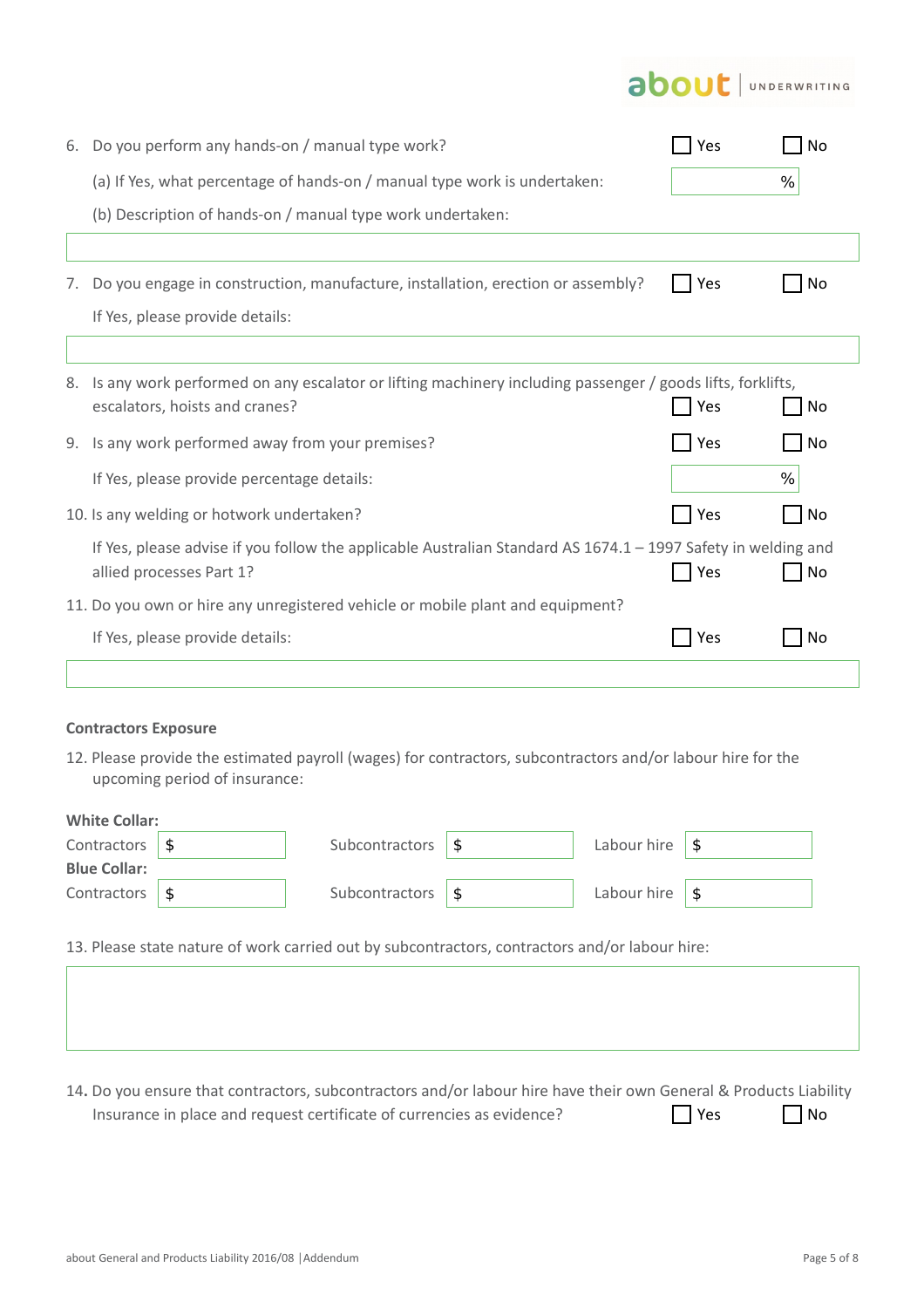|                                                                                                                    | <b>about</b> UNDERWRITING |           |
|--------------------------------------------------------------------------------------------------------------------|---------------------------|-----------|
| <b>Contractual Liability</b>                                                                                       |                           |           |
| 15. Do you assume any liability under contract or hold harmless other parties under contract?                      |                           |           |
|                                                                                                                    | <b>Yes</b>                | <b>No</b> |
| 16. Do you engage any in-house legal counsel and/or external legal providers to review contractual agreements?     |                           |           |
| If Yes to any of the above, please provide details:                                                                | Yes                       | No        |
|                                                                                                                    |                           |           |
| <b>Cover Options</b>                                                                                               |                           |           |
| 17. Please select which Limit of Indemnity is required for General and Products Liability:                         |                           |           |
| $\Box$ \$5,000,000 $\Box$ \$10,000,000 $\Box$ \$20,000,000                                                         | Other $\sqrt{s}$          |           |
| 18. Please select your preferred Deductible for General and Products Liability:                                    |                           |           |
| 51,000<br>$\Box$ \$5,000<br>52,500<br>510,000<br>$\Box$ \$25,000                                                   | Other $\sqrt{s}$          |           |
| 19. Do you require cover for goods in care, custody or control in excess of \$100,000?<br>(a) If Yes, what amount: | Yes                       | No        |
|                                                                                                                    |                           |           |
| (b) What is it for?                                                                                                |                           |           |
|                                                                                                                    |                           |           |

## **Risk Management –** *Only applicable for Real Estate Agents*

20. Do you regularly complete & maintain a complaints/repairs register to record all reports you receive about problems with the properties you are managing?  $\Box$  Yes  $\Box$  No

If Yes, please provide a copy of your complaints register.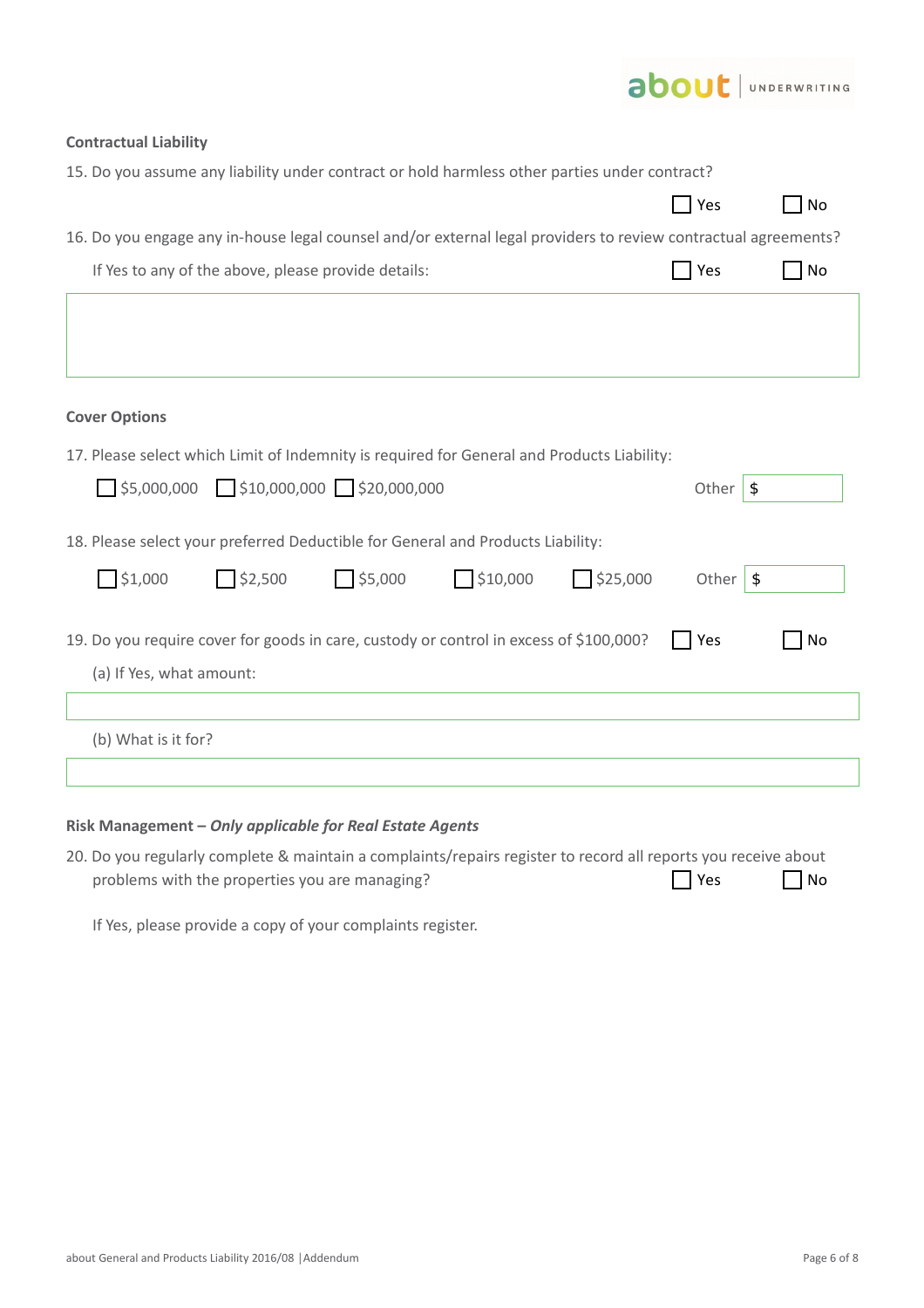

## **About your Claims**

21. After full enquiry of all your employees, has any insurance claim been made against you or your business or that of any principal, partner, director or employee in this or any other business?  $\Box$  Yes  $\Box$  No

If Yes, please provide details:

| <b>Date Notified</b><br>(DD/MM/YYYY) | <b>Insurer</b> | <b>Description</b> | <b>Amount Paid</b> | <b>Maximum</b><br><b>Potential Loss Open</b> | <b>Finalised or Claimant Name</b> |
|--------------------------------------|----------------|--------------------|--------------------|----------------------------------------------|-----------------------------------|
|                                      |                |                    |                    |                                              |                                   |
|                                      |                |                    |                    |                                              |                                   |
|                                      |                |                    |                    |                                              |                                   |
|                                      |                |                    |                    |                                              |                                   |
|                                      |                |                    |                    |                                              |                                   |

22. Are you aware of any circumstances or incidents which may result in a claim being made against you or your business or the business of any principal, partner, director or employee?  $\Box$  Yes  $\Box$  No

If Yes, please provide details of circumstances or incidents:

23. Have you or any of your employees ever been the subject of any disciplinary proceedings or actions for misconduct in a professional respect whilst in this or any other business?  $\Box$  Yes  $\Box$  No

If Yes, please provide details of proceedings or actions:

24. Have you, your principals, partners, directors or predecessors in business had insurance declined, cancelled, refused or had any special terms imposed? If Yes, please provide details:  $\Box$  Yes  $\Box$  No